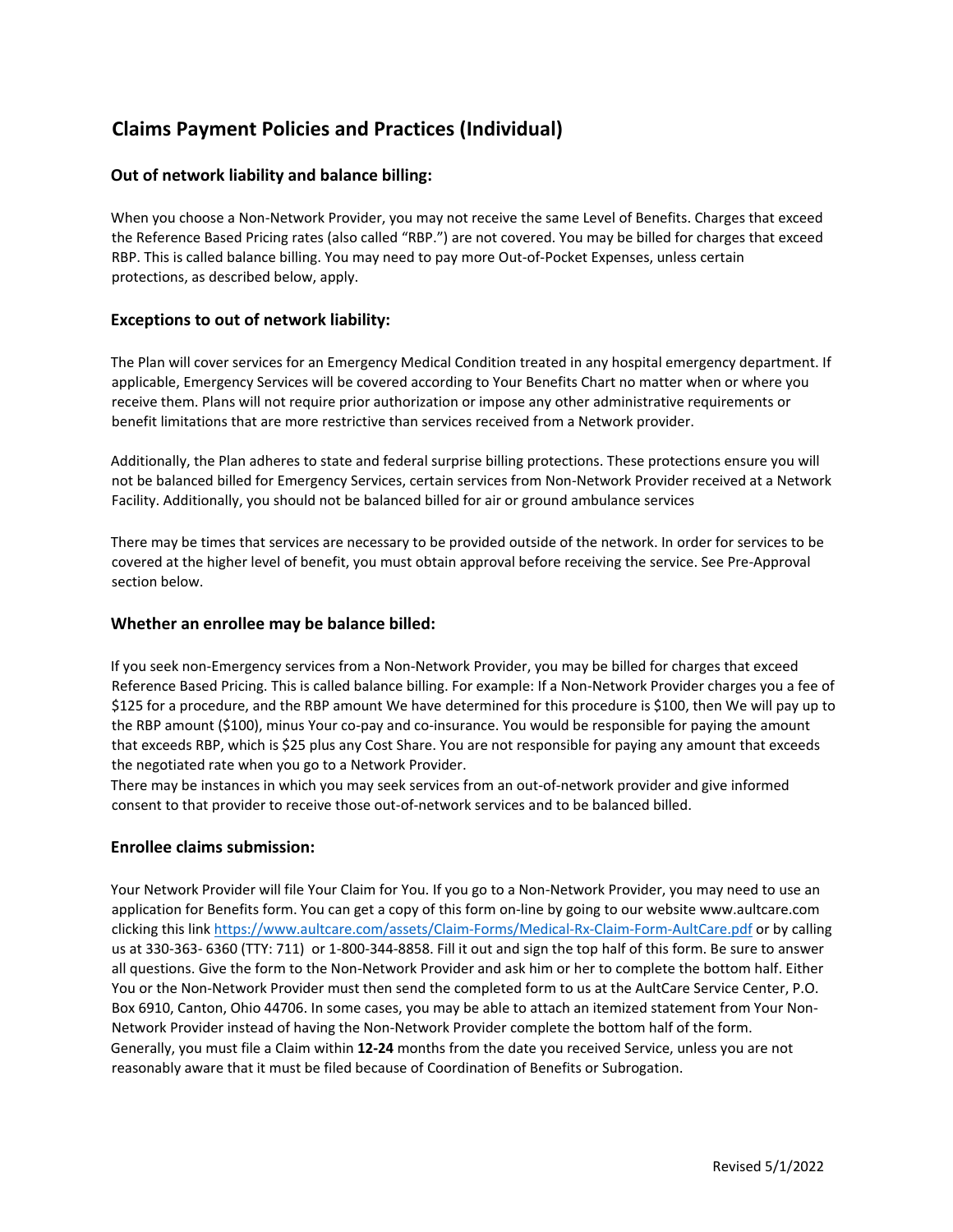# **Enrollee rights:**

#### **You have a Right to:**

- 1. Receive information about the organization, its services, its practitioners and Providers, and Member rights and responsibilities.
- 2. Receive information about Your Coverage and services.
- 3. A list of Doctors, Hospitals, and other Network Providers. See our website, www.aultcare.com.
- 4. Be treated with dignity and respect.

5. A frank discussion with Your Doctor about Your medical condition, including appropriate and Medically Necessary treatment options, regardless of cost or Benefit Coverage and to participate in making decisions about your health care. Your Doctors are independent. They are not restricted or prohibited from discussing treatment options with you, including those that are not covered.

- 6. Privacy of Your health care and Claims information. Your Protected Health Information will be used to pay Claims, as permitted by HIPAA and as described in Your Notice of Privacy Practices. Protected Health Information will not be disclosed to others without your authorization, except as permitted by HIPAA and state law.
- 7. Ask questions, raise concerns, make Complaints, and Appeal Denials as explained in Your Certificate or Benefits booklet.
- 8. To make recommendations about AultCare's Member Rights and Responsibilities Policy.
- 9. Request accommodation if you have limited knowledge of the English language.

## **Enrollee responsibility**

You have a Responsibility to:

1. Bring your AultCare ID card when you go to the doctor, hospital, drug store, or health care provider. It contains important information. Having your card may help save time and prevent mistakes.

- 2. Tell the doctor or nurse about your condition. Tell your doctor what medications you are taking. Answer any questions the doctor or nurse may ask you completely and truthfully. This information may help your doctor form treatment goals and alternatives. Understand your health problems and participate in developing mutually agreed upon goals.
- 3. Ask questions if you do not understand something about your medical condition and the treatment alternatives (including medications) the doctor is recommending.
- 4. Follow your doctor's medical advice and instructions. Take medications as directed. Let the doctor know if you have a bad reaction. Let your doctor know if your symptoms do not get better, or if they get worse. Schedule recommended follow-up appointments.
- 5. Live a healthy lifestyle.
- 6. Check your benefit chart (schedule of benefits).
- 7. Let your employer know if there are changes with you and your dependents.
- 8. Get all required pre-approvals (pre-certification) and second opinions.

9 Ask your employer, or call AultCare, if you have questions about your coverage or responsibilities.

#### **Grace periods and claims pending:**

This is a stated period of time during which premium may be paid after the due date to keep the plan in force. If you are not receiving an advance premium tax credit, and you have paid at least one full month's premium during the benefit year including the latest payment period, we will offer a 30 day grace period prior to terminating your coverage back to the last day through which coverage was paid.

If you are receiving an advance premium tax credit, and you have paid at least one full month's premium during the benefit year including the latest payment period, we will offer a 3 month grace period prior to terminating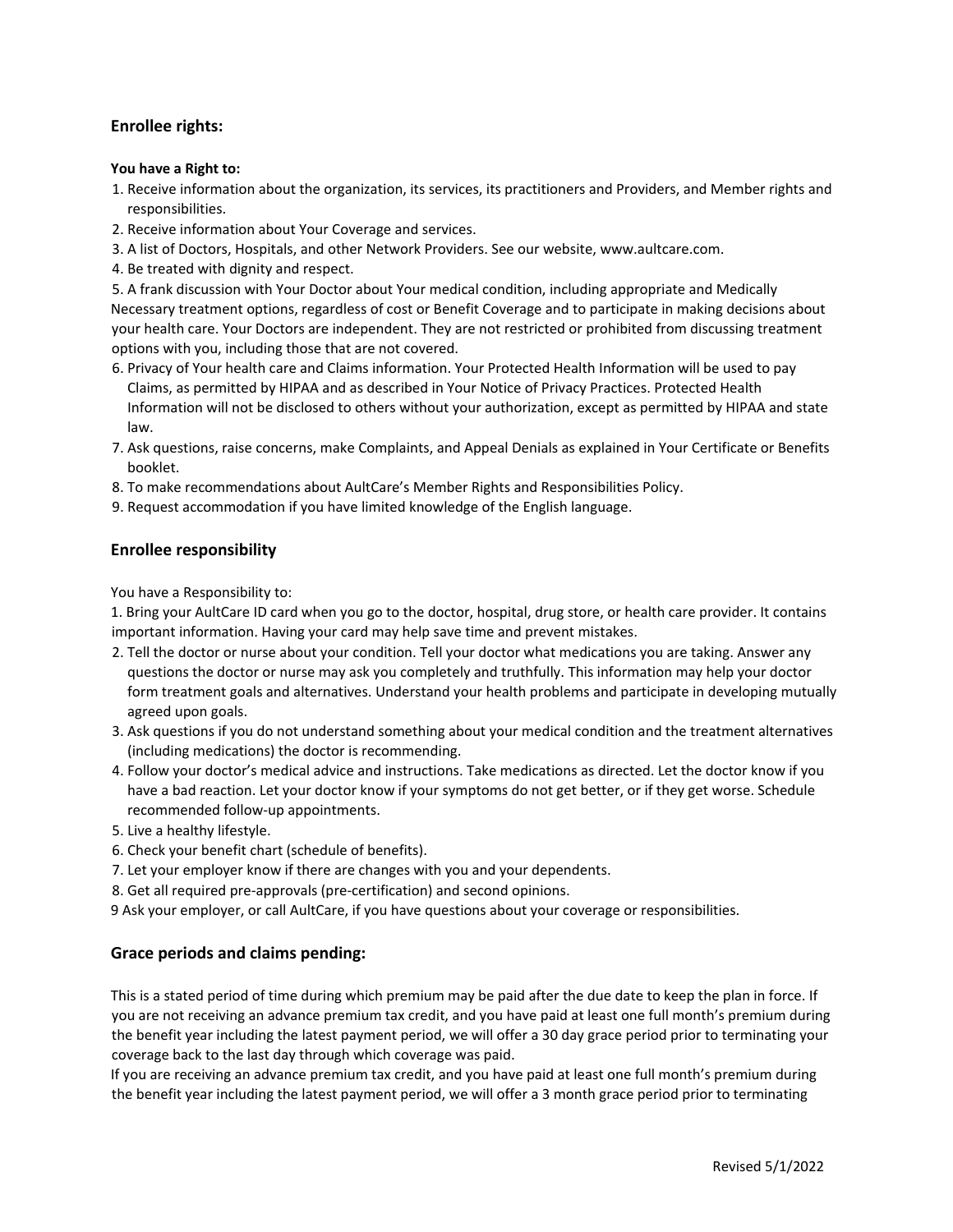your coverage. If payment is not made in full for the outstanding balance by the end of the 3 month grace period, your coverage will be terminated back to the last day of the first month of your grace period. An explanation of what claims pending is – When the member is in the first month of grace, we pay the claim to the provider, but attach a remark code that advises the provider that the member is currently in grace and this might affect future claim payments. During months two and three of the grace period, we do not pay and address the claims to the provider with the same remark code. If the member brings their account balance back to "fully whole", we process any previous claims for payment. If they do not get caught up on premiums, we go back to the claims from months two and three and deny them due to no coverage. Their policy is terminated to the last day of the first month of grace, but we are required to leave the payments made during that first month and we do not request refunds on those

# **Claims processing policies during grace period:**

We will do the following during your grace period:

1. Pay all appropriate claims for services provided to you or Your Dependents during the 1st month of the grace period;

2. Deny all appropriate claims for services provided to you and Your Dependents during the 2nd and 3rd months of the grace period.

3. Notify the Provider of service that claims are denied due to the status of the grace period, and they are eligible for reconsideration once the grace period is lifted; and 4. Notify the Exchange that you have not paid your Premium.

## **Retroactive denials:**

#### **A claim may be denied retroactively when:**

- A. Prior authorization for a service is required but there has been no request for review (prior authorization) to determine medical necessity
- B. Services have been provided, and the member is no longer covered under the plan
- C. Services have been provided and there has been no additional information submitted to AultCare for medical review to support that the continued services are medical necessary.
- D. Services have been provided and the benefit has been exhausted

#### **Ways to prevent retroactive denials:**

- A. Ensure that your provider has submitted appropriate clinical information for services that require prior authorization and be sure that the service is approved before receiving it.
- B. Be sure that premiums are paid on time and that you meet eligibility requirements such as being in your area of residence for the required time.
- C. If you are continuing to receive care for which prior authorization as required, be sure that your provider keeps AultCare informed of your progress and any needs for continued services.
- D. Be sure to know your benefits and do not use them without being sure that they are necessary.

#### **Enrollee recoupment of overpayments:**

To request a refund due to overpayment of insurance premium by phone, please call AultCare Customer Service Center at 330-363-6360 (TTY: 711) or 800-344-8858. To request a refund due to overpayment of insurance premium by mail, please write to: AultCare Insured Customer Service, PO box 6910, Canton OH 44706-0910. Include your name, policy number and requested amount to be refunded with your correspondence.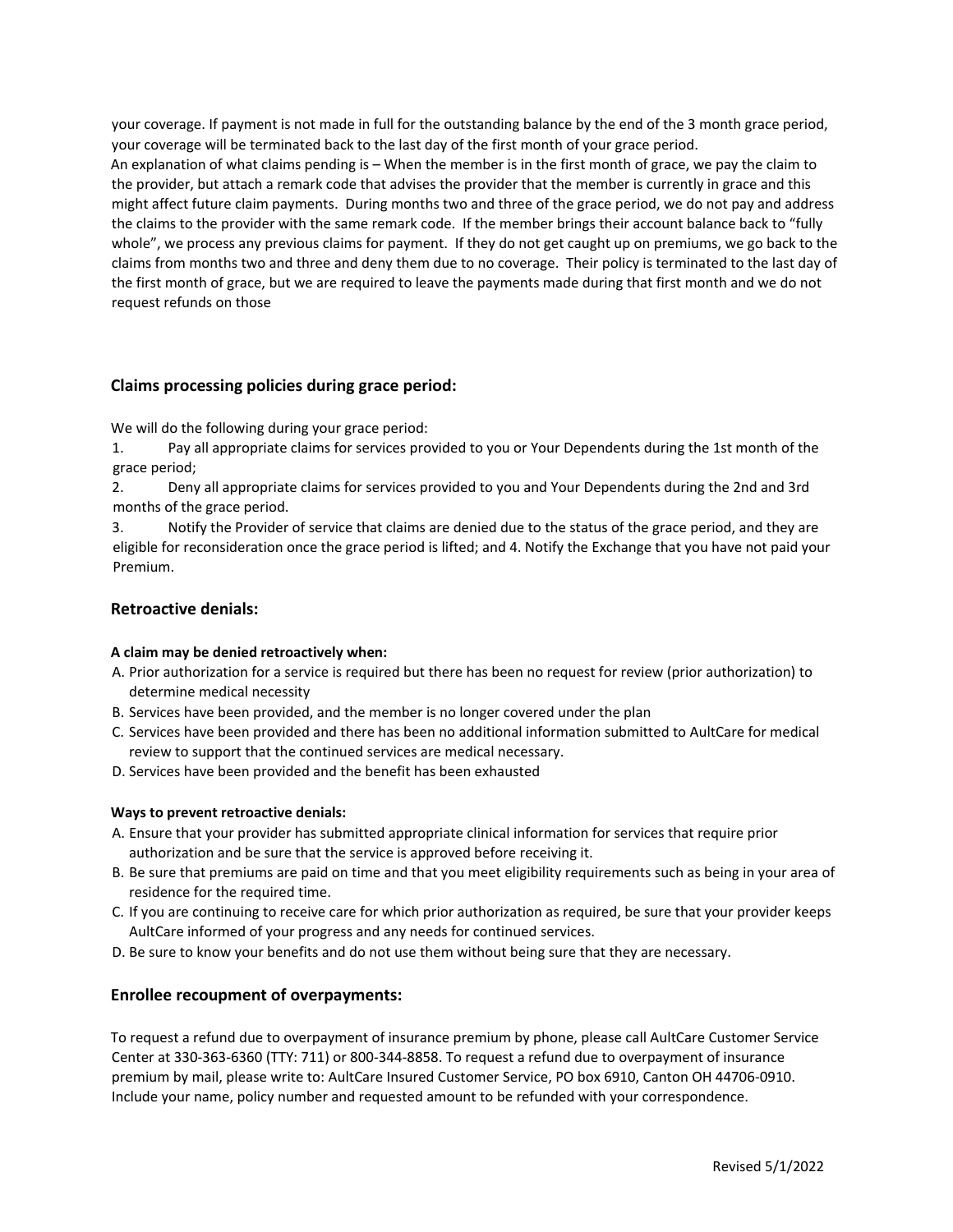# **Medical necessity and prior authorization timeframes and enrollee responsibilities:**

**MEDICALLY NECESSARY** means Services or supplies provided by a Hospital, Doctor or other Provider to identify or treat an illness or injury, when those Services or supplies are determined to be:

- A. Consistent with the symptoms or diagnosis and treatment of the condition, disease, ailment or injury.
- B. Appropriate with regard to the standards of good medical practice.
- C. Not primarily for the convenience of the patient, the Doctor or other Provider.
- D. The most appropriate supplies or Services that can be provided safely to the patient. For an Inpatient, it means that the patient's symptoms or condition requires that the Services or supplies cannot be provided safely on an Outpatient basis.

#### **Pre-Approval**

Pre-Approval (also called "Pre-Certification" or "Pre-Authorization") is an evaluation of your medical case by Your Provider and AultCare medical professionals to determine the appropriateness of Your Hospital admission and expected length of stay. It means You or Your Network Provider must notify UM before You may receive certain Services, such as an elective Hospital stay, Transplants, and other Outpatient and Provider Services. Certain Referrals by Providers may require Pre-Approval. Pre-Approval is needed to help determine if other appropriate medical care possibilities have been explored and are within acceptable time elements. Certain services require pre-approval. If an AultCare Network provider has not obtained pre-approval, the service will not be paid, but the enrollee is held harmless. If the service is provided by an out of network provider, the service will be paid at the non-network level of benefit and the provider will be educated about the pre-approval process. The enrollee may always appeal the out of network level of benefit

#### **Responses are made according to the following time lines:**

- Urgent care: not later than 48 hours of receipt of the request.
- Non-urgent, pre-service: within 10 business days of receipt of the request.
- Post-service: within 30 calendar days of receipt of the request.
- Requests to extend treatment of urgent care: within 24 hours of the request. Prior-Approval is not required for treatment of Emergency Medical Conditions.

For a complete list of services requiring Pre-Approval, please contact AultCare at 330-363-6360 or 1-800-344-8858.

# **Drug exceptions timeframes and enrollee responsibilities:**

#### **Non-Formulary Medications**

AultCare Health plans have a managed prescription drug formulary. That means we have a certain list of prescription drugs that we cover. If a drug is not on our formulary we will not pay for the drug. Please see the list of drugs included on the AultCare Marketplace formulary.

An exception request for coverage of non-formulary drugs can be made by the member, a designated representative, the prescribing physician or other prescriber. Requests can be made in writing, electronically, telephonically and faxed. To request a non-formulary drug, you may have your physician send an exception enrollment form to our pharmacy authorization department at AultCare, Attention: Pharmacy Department, P.O. Box 6910, Canton, Ohio 44706 or call us at 330-363-6360 (TTY: 711) or 1-800-344-8858. Fax 330-363-3284 Responses are made according to the following time lines:

#### **Internal Exceptions Request Review:**

• Urgent (Exigent) request: not later than 24 hours of receipt of the request.

- Exceptions based on urgent (exigent) circumstances are approved for coverage of the non-formulary drug for the duration of the prescription, including refills.

- Non-urgent (Standard) request: not later than 72 hours of receipt of the request.
- Exceptions based on non-urgent (standard) request are approved for coverage of the non-formulary drug for the duration of the prescription, including refills.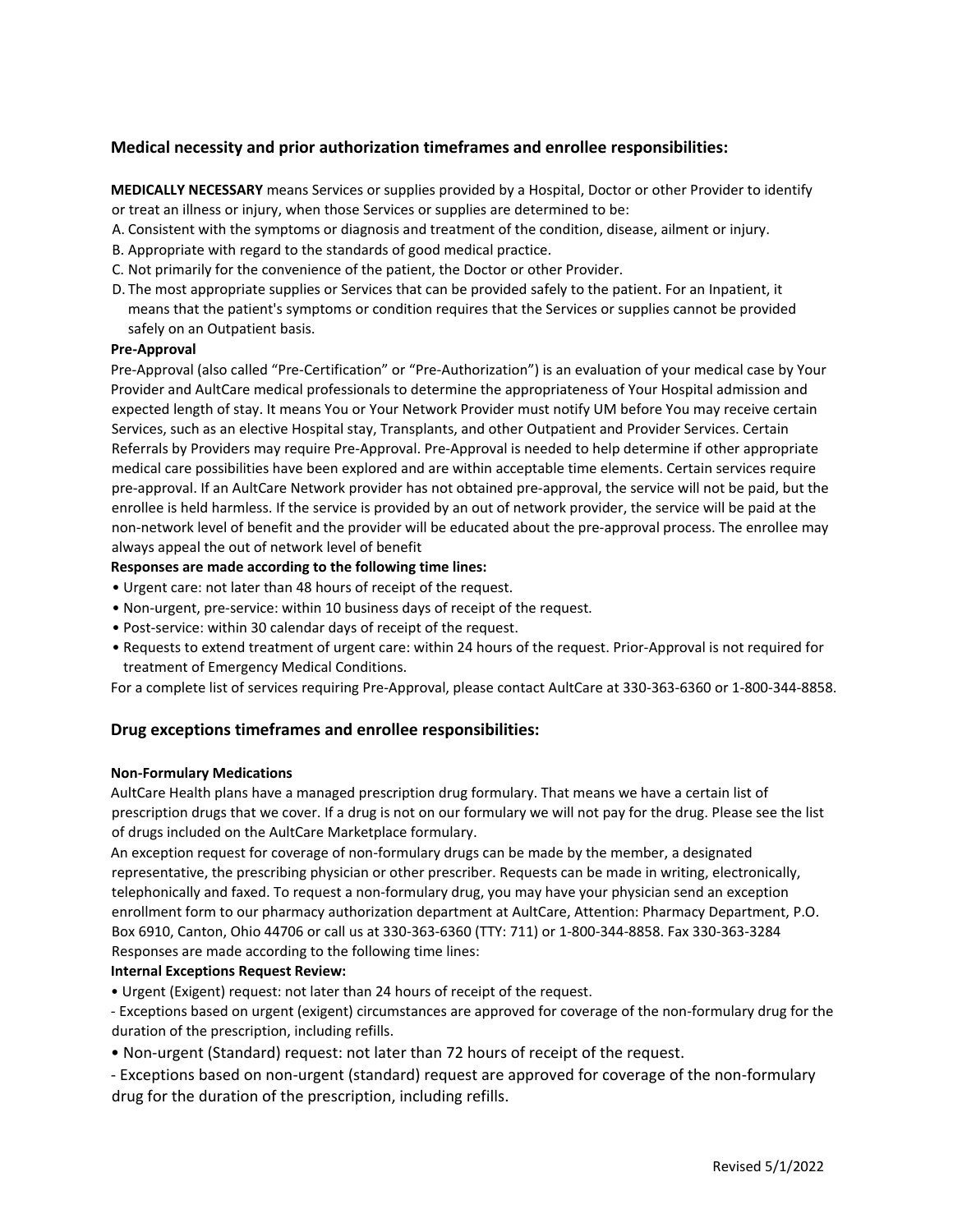#### **External Exception Request Review:**

If we deny a non-urgent (standard) or urgent (exigent) request, we have a process in place to allow the request to be reviewed by an independent review organization. Notification of a decision on an external exception request will be given to the member, representative, or physician no later than 72 hours following receipt of the request if the original request was a non-urgent (standard) request. If the original request was an urgent (exigent) request notification will be given no later than 24 hours following receipt of the request. If an external exception request is approved, we will provide coverage for the non-formulary drug for the duration of the prescription. Contact our AultCare Service Center at 330-363-6360 (TTY: 711) or 1-800-344-8858 if you would like to request an exception of a Non-Formulary medication. You may also find this information on the website [at](http://www.aultcare.com/)  [www.aultcare.com.](http://www.aultcare.com/)

## **Information on Explanation of Benefits (EOB):**

AultCare processes an Explanation of Benefits (sometimes called an "EOB") that describes how we handled Your Claim. An EOB is not a bill, Your Provider may send you a bill, if needed. You may visit our website at www.aultcare.com to view your EOB online, or, you may request a paper copy via mail. The EOB describes the Group Number and the ID Number of the person who received Services, what Services were provided, who provided them, and the date they were provided, any adjustments to show Cost Share, additional fee adjustments or Exclusions that You may or may not be required to pay, the total amount AultCare paid on the Claim and the date it paid, and the amount, if any, you are responsible for paying. The EOB is generated at the time the payment decision is made and the claim is finalized.

## **Coordination of Benefits (COB):**

**COORDINATION OF BENEFITS** means the procedure used to pay health care expenses when a person is covered by more than one Plan. AultCare follows rules established by Ohio law to decide which Plan pays first and how much the other Plan must pay. This is to make sure the combined payments of all Plans are no more than your actual bills. The Coordination of Benefits ("COB") provision applies when a person has health care Coverage under more than one Plan The order of Benefit determination rules govern the order in which each **Plan** will pay a Claim for Benefits. The **Plan** that pays first is called the **Primary Plan**. The **Primary Plan** must pay Benefits in accordance with its policy terms without regard to the possibility that another **Plan** may cover some expenses. The **Plan** that pays after the **Primary Plan** is the **Secondary Plan**. The **Secondary Plan** may reduce the Benefits it pays so that payments from all **Plans** do not exceed 100% of the total **Allowable Expense**.

#### **Issuer contact information:**

If you have a question, problem, or Complaint, please call the AultCare Service Center. Our hours are 7:30 a.m. to 5:00 p.m., Monday through Friday.

If you live in Stark County, call 330-363-6360 (TTY: 711). You also may call our toll-free number 1-800-344-8858. You can email us at www.aultcare.com. Click on "Contact Us." We will direct your question to the proper person to answer. We will attempt to respond promptly, but that may not be the same day in which you emailed us. If you have a question that needs immediate attention, please call us.

You can fax us at 330-363-9804. You can write us at:

AultCare Service Center

P.O. Box 6910

Canton, Ohio 44706

If you write, please list Your Group Number, and AultCare ID Number in your letter. This information is on your AultCare card. If you call, please have your current AultCare card in front of you. The address for the Ohio Department of Insurance is: